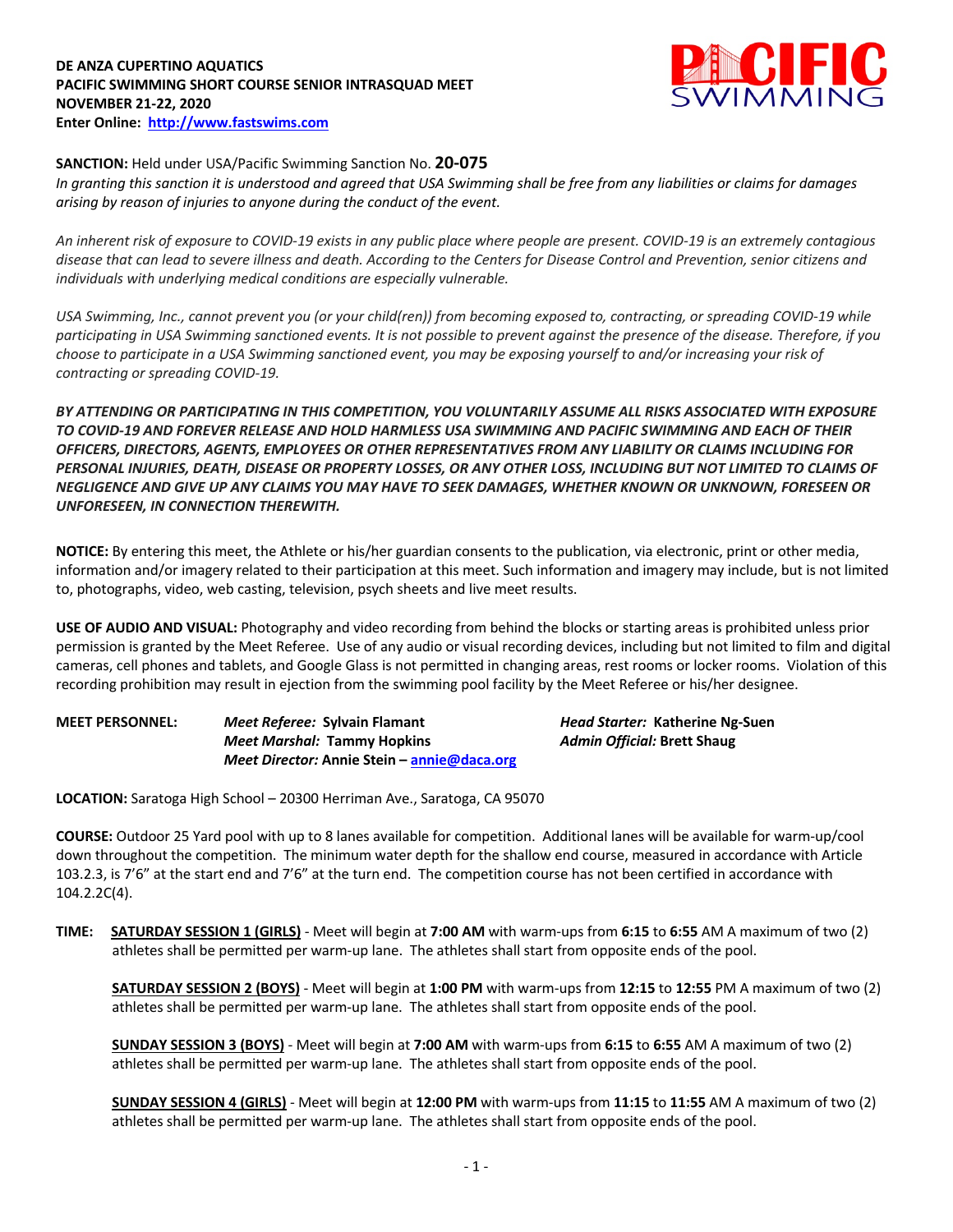**RULES: •** Current USA and Pacific Swimming rules and warm-up procedures will govern the meet. A copy of these procedures will be posted at the Clerk-of-Course.

• All applicable adults participating in or associated with this meet, acknowledge that they are subject to the provisions of the USA Swimming Minor Athlete Abuse Prevention Policy ("MAAPP"), and that they understand that compliance with the MAAPP policy is a condition of participation in the conduct of this competition.

- All events are timed finals.
- All events will swim fast to slow.
- Athletes may compete in a maximum of five (5) events per day.
- Entries will be accepted until the number of athletes entered meets the maximum allowed capacity as determined by local and facility health guidelines.

**•** If local conditions warrant it the Meet Referee, with the concurrence of the Meet Director, may require a mandatory scratch down. Immediate cash refunds will be made for any mandatory scratches.

• **All Coaches and Officials must wear their USA Swimming membership cards in a visible manner.** 

**UNACCOMPANIED ATHLETES:** Any USA Swimming Athlete-Member competing at the meet must be accompanied by a USA Swimming Member-Coach for the purposes of Athlete supervision during warm-up, competition and warm-down. If a Coach-Member of the Athlete's USA Swimming Club does not attend the meet to serve in said supervisory capacity, it is the responsibility of the Athlete or the Athlete's legal guardian to arrange for supervision by a USA Swimming Member-Coach. The Meet Director or Meet Referee may assist the Athlete in making arrangements for such supervision; however, it is recommended that such arrangements be made in advance of the meet by the Athlete's USA Swimming Club Member-Coach.

**RACING STARTS:** Athletes must be certified by a USA Swimming member-coach as being proficient in performing a racing start or must start the race in the water. It is the responsibility of the Athlete or the Athlete's legal guardian to ensure compliance with this requirement.

**RESTRICTIONS:** • Smoking and the use of other tobacco products is prohibited on the pool deck, in the locker rooms, in spectator

- seating, on standing areas and in all areas used by Athletes, during the meet and during warm-up periods.
- Sale and use of alcoholic beverages is prohibited in all areas of the meet venue.
- No glass containers are allowed in the meet venue.
- No propane heater is permitted except for snack bar/meet operations.
- All shelters must be properly secured.
- Deck Changes are prohibited.

• Destructive devices, to include but not limited to, explosive devices and equipment, firearms (open or concealed), blades, knives, mace, stun guns and blunt objects are strictly prohibited in the swimming facility and its surrounding areas. If observed, the Meet Referee or his/her designee may ask that these devices be stored safely away from the public or removed from the facility. Noncompliance may result in the reporting to law enforcement authorities and ejection from the facility. Law enforcement officers (LEO) are exempt per applicable laws.

• Operation of a drone, or any other flying apparatus, is prohibited over the venue (pools, Athlete/Coach areas, Spectator areas and open ceiling locker rooms) any time Athletes, Coaches, Officials and/or Spectators are present.

**ELIGIBILITY:** • Athletes must be current members of USA Swimming and enter their name and registration number on the meet entry card as they are shown on their Registration Card. If this is not done, it may be difficult to match the Athlete with the registration and times database. The meet host will check all Athlete registrations against the SWIMS database and if not found to be registered, the Meet Director shall accept the registration at the meet (a \$10 surcharge will be added to the regular registration fee). Duplicate registrations will be refunded by mail.

• Meet is open only to qualified athletes registered with DACA. Qualified Athletes who are unattached but participating with DACA are eligible to compete.

- Entries with "NO TIME" will be ACCEPTED.
- Disabled Athletes are welcome to attend this meet and should contact the Meet Director or Meet Referee regarding any special accommodations on entry times and seeding per Pacific Swimming policy.
- The Athlete's age will be the age of the Athlete on the first day of the meet.

**ENTRY FEES:** \$50.00 flat fee per athlete. Fees shall be billed directly to athlete's DACA account. No refunds will be made.

**ENTRIES:** Entries shall be handled in-house and fees billed to athlete's DACA accounts. Athletes shall turn in entry forms to their DACA Coach no later than **Friday, November 13th, 2020.**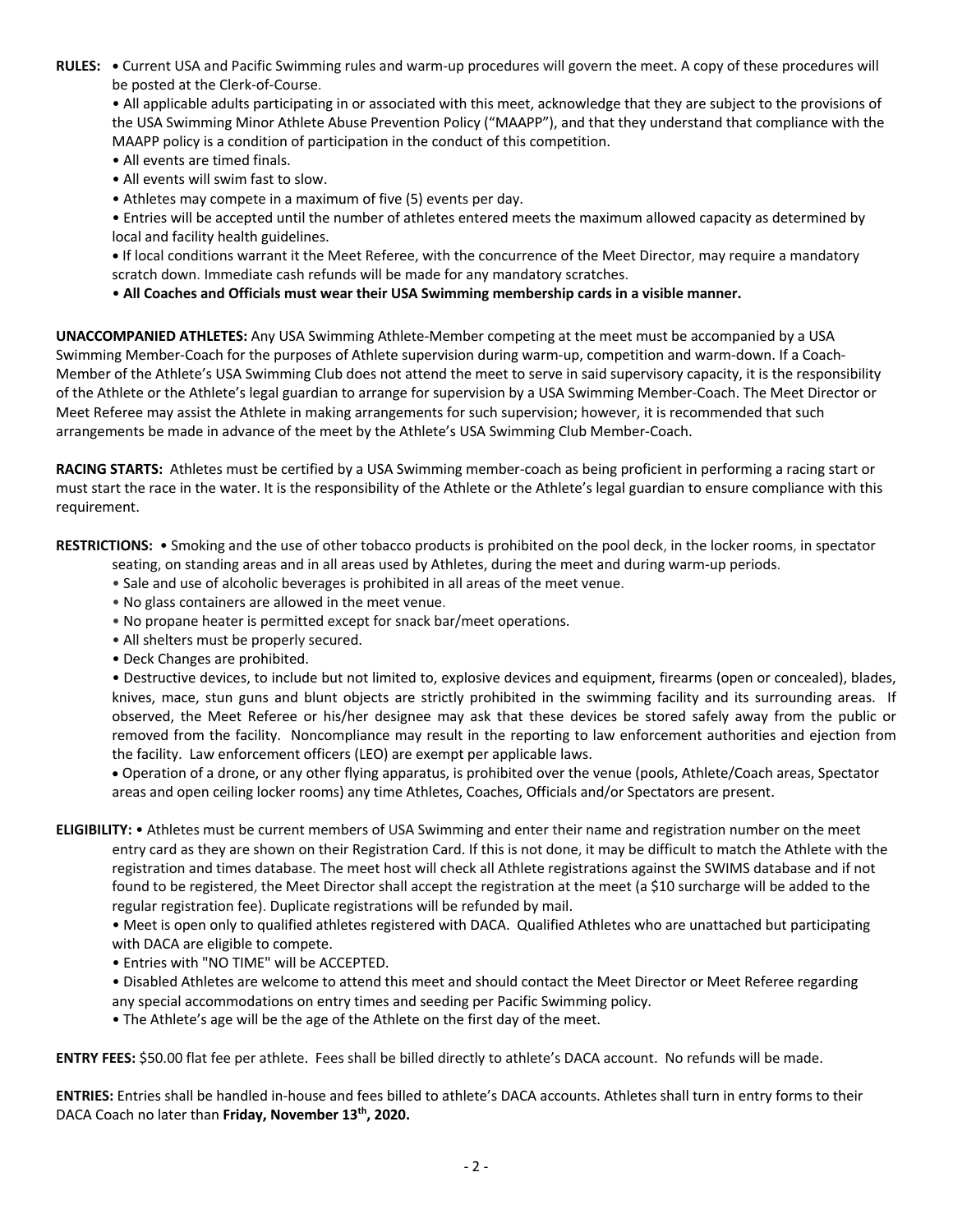**CHECK-IN:** The meet shall be pre-seeded. Athletes shall report to the bull-pen area at their scheduled time for each event.

**SCRATCHES:** Any Athletes not reporting for or competing in an individual timed final event that they have entered shall not be penalized.

**AWARDS:** None.

**ADMISSION:** Free.

**MISCELLANEOUS:** No overnight parking is allowed. Facilities will not be provided after meet hours.

## **EVENT SUMMARY**

|                | SATURDAY, NOVEMBER 21 <sup>st</sup> , 2020 | SUNDAY, NOVEMBER 22nd, 2020 |                         |  |  |  |
|----------------|--------------------------------------------|-----------------------------|-------------------------|--|--|--|
|                | <b>SESSION 1 (GIRLS)</b>                   | <b>SESSION 3 (BOYS)</b>     |                         |  |  |  |
| <b>EVENT#</b>  | <b>EVENT</b>                               | <b>EVENT#</b>               | <b>EVENT</b>            |  |  |  |
| $\mathbf{1}$   | OPEN (G) 200 IM                            | 13                          | <b>OPEN (B) 200 FLY</b> |  |  |  |
| $\overline{2}$ | <b>OPEN (G) 100 FLY</b>                    | 14                          | OPEN (B) 100 FREE       |  |  |  |
| 3              | OPEN (G) 200 BACK                          | 15                          | OPEN (B) 200 BREAST     |  |  |  |
| 4              | OPEN (G) 100 BREAST                        | 16                          | OPEN (B) 100 BACK       |  |  |  |
| 5              | OPEN (G) 50 FREE                           | 17                          | OPEN (B) 200 FREE       |  |  |  |
| 6              | OPEN (G) 500 FREE                          | 18                          | OPEN (B) 400 IM         |  |  |  |
|                |                                            |                             |                         |  |  |  |
|                | <b>SESSION 2 (BOYS)</b>                    | <b>SESSION 4 (GIRLS)</b>    |                         |  |  |  |
| $\overline{7}$ | OPEN (B) 200 IM                            | 19                          | <b>OPEN (G) 200 FLY</b> |  |  |  |
| 8              | <b>OPEN (B) 100 FLY</b>                    | 20                          | OPEN (G) 100 FREE       |  |  |  |
| 9              | OPEN (G) 200 BACK                          | 21                          | OPEN (G) 200 BREAST     |  |  |  |
| 10             | OPEN (G) 100 BREAST                        | 22                          | OPEN (G) 100 BACK       |  |  |  |
| 11             | OPEN (B) 50 FREE                           | 23                          | OPEN (G) 200 FREE       |  |  |  |
| 12             | <b>OPEN (B) 500 FREE</b>                   | 24                          | OPEN (G) 400 IM         |  |  |  |

Use the following URL to find the time standards: http://www.pacswim.org/swim-meet-times/standards